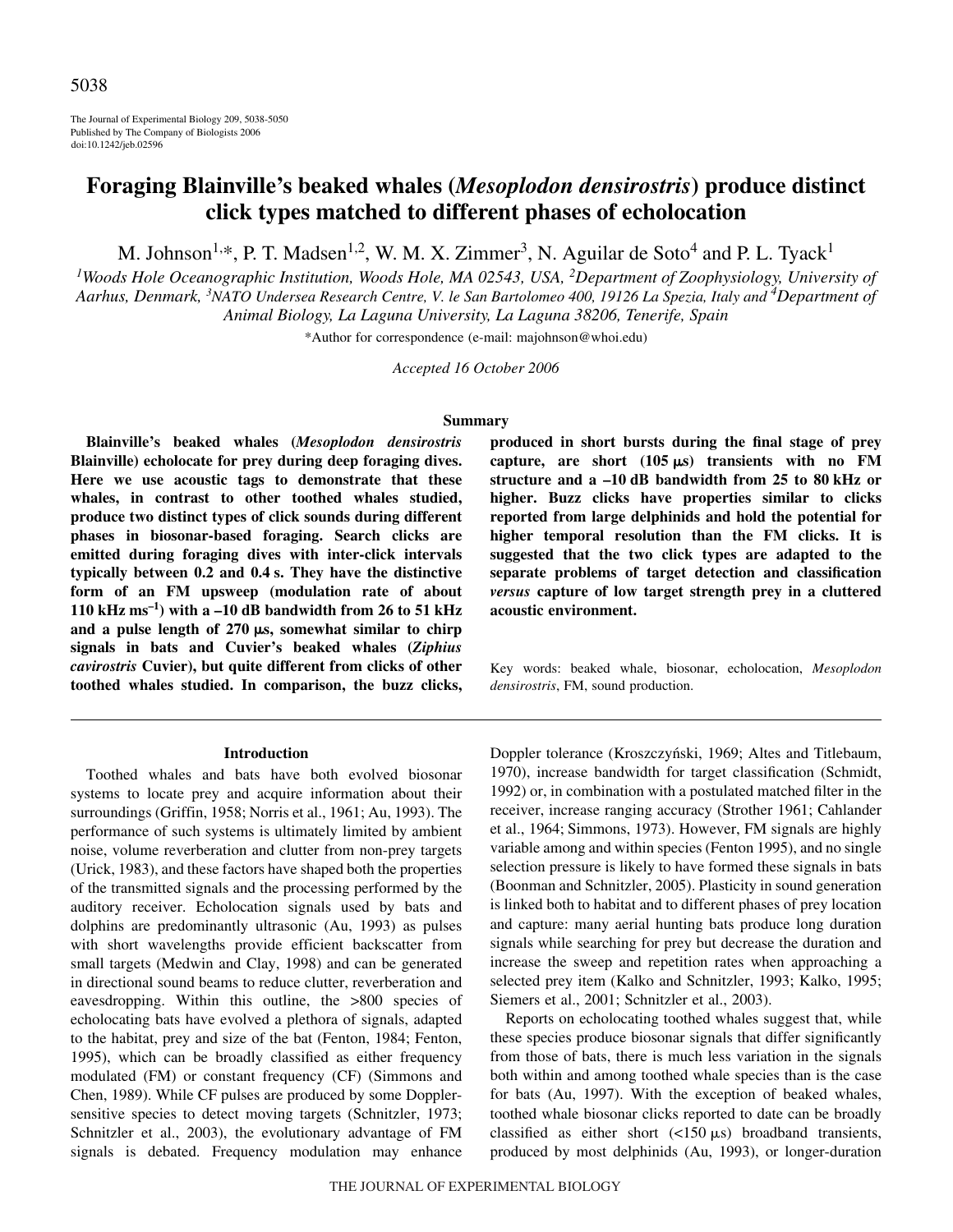narrow-band high-frequency (NB-HF) clicks, produced by some species of small toothed whales (Madsen et al., 2005a). The low-frequency, multi-pulsed clicks of sperm whales form a third category (Møhl et al., 2003). Consistent frequency modulation has not been observed in any of these clicks (Au, 1993). For NB-HF clicks, little or no variation has been reported in duration or frequency content during echolocation tasks (Au et al., 1999; Madsen et al., 2005a). In contrast, some delphinids exhibit a degree of flexibility in sound production, which is exploited in a context-dependent way. For these species, clicks with greater source level also have increased bandwidth and center frequency (Au et al., 1995): dolphins clicking in a reverberant environment produce clicks with lower source levels, narrower bandwidths and lower center frequencies (Au, 1993), while clicks with higher source levels and wider bandwidths are produced when the echo-to-noiseratio (ENR) is poor (Au et al., 1974; Au et al., 1985). Although a similar relationship between output level and spectra has been observed in delphinids in the wild (Au et al., 2004; Madsen et al., 2004), it is not known if these changes are linked to different phases of foraging. The only documented changes in toothed whale clicks during echolocation for prey relate to the repetition rate and the source level of the sonar signals. Like bats, toothed whales terminate a prey capture with a buzz composed of clicks with lower source level and higher repetition rate (Miller et al., 1995; Madsen et al., 2002; Miller et al., 2004), but the characteristics of individual clicks have not been reported to change when the buzz is initiated.

Beaked whales (fam. *Ziphiidae*) comprise some 20 species that are among the most unknown of toothed whales, both in terms of life history and their biosonar signals. Beaked whales are elusive deep-divers that inhabit oceanic habitats and forage on a variety of pelagic and bentho-pelagic fish, crustacea and cephalopods (Mead, 1989). A series of mass-strandings of beaked whales in conjunction with the use of military sonars (Simmonds and Lopez-Jurado 1991; Frantzis, 1998; Evans and England, 2001; Fernández et al., 2005) has prompted studies of their diving behavior and use of sound (Cox et al., 2006). Acoustic recording tags (DTAGs) were attached to Blainville's (*Mesoplodon densirostris*) and Cuvier's (*Ziphius cavirostris*) beaked whales in 2003, resulting in the first description of their peculiar echolocation clicks (Johnson et al., 2004). Longduration (ca.  $250 \mu s$ ) clicks with center frequencies of 30–40 kHz were reported for both species although the upper frequency limit of these recordings was restricted by the 96 kHz sampling rate of the tags. Using two individuals, each tagged with a DTAG, to record each other's vocalizations, the source properties of the clicks of Cuvier's beaked whales were derived and shown to be unique among toothed whale sonar signals in having an FM structure (Zimmer et al., 2005).

Surprisingly, echoes from objects in the water, excited by clicks from the tagged whales, were clearly audible in the tag recordings from both beaked whale species, enabling the first investigation of echolocation in a free-ranging foraging odontocete (Madsen et al., 2005b). Comparing the outgoing clicks with their corresponding echoes, it was demonstrated that a Blainville's beaked whale, in contrast to bats and dolphins (Simmons et al., 1979; Rasmussen et al., 2002; Au and Benoit-Bird, 2003), did not appear to adjust the output level and production rate of clicks when approaching prey. Instead, it switched directly to a buzz when prey were within about a body length of the whale (Madsen et al., 2005b). The absence of rate adjustment in the outgoing signal may indicate that the whale seeks to maintain a broad auditory scene for as long as possible while approaching a prey item. The switch-over to rapid clicking in the buzz then represents the point at which maintenance of the auditory scene is abandoned in favor of frequent positional updates needed to capture the selected prey. If this explanation is correct, the regular and buzz clicks serve very different functions and some specialization in the characteristics of these clicks might be expected.

Here we use data from an extended bandwidth (192 kHz sampling-rate) DTAG to study the production, characteristics and use of biosonar signals by foraging Blainville's beaked whales. We present the first conclusive evidence in a toothed whale species of context-dependent echolocation click types with very different properties. We quantify the spectral and temporal characteristics of these signals and of the echoes to which they give rise, and discuss possible production mechanisms. The implications for auditory signal processing and possible adaptations to different echolocation tasks during foraging are discussed in the light of theories and data from echolocating bats and dolphins.

## **Materials and methods**

### *Acoustic recording tag*

The results reported here were obtained using an acoustic and orientation recording tag, the DTAG, which is attached to the whale with suction cups (Johnson and Tyack, 2003). Sensors in the tag include pressure, a 3-axis accelerometer and a 3-axis magnetometer, sampled at 50 Hz per channel. The tag records sound from two 6 mm diameter spherical hydrophones positioned 2.5 cm apart and sampled at 192 kHz per channel. The hydrophone signals are sampled synchronously by sigmadelta analog-to-digital converters (ADCs). The symmetric digital anti-alias filters used in the ADCs ensure a linear phase response (i.e. a constant phase delay) from 1 to 96 kHz that is identical on the two channels. The overall frequency response is flat within 3 dB from 0.5 to 67 kHz with a  $-10$  dB response at 81 kHz due to the anti-alias filters. The tag uses a loss-less compression algorithm (Robinson, 1994) to achieve an audio recording time of 9.5 h with 6.6 GB of memory. Sensor data is recorded for an additional 8 h after the end of audio recording.

## *Fieldwork*

An adult Blainville's beaked whale *Mesoplodon densirostris* Blainville (referred to below as *Mesoplodon*), swimming in a group of five animals, was tagged near the island of El Hierro in the Canary Islands, Spain, in October, 2004. The tag was positioned on the whale with a 5 m long hand-held pole from a 4 m rigid hull inflatable boat (RHIB). Although placed on the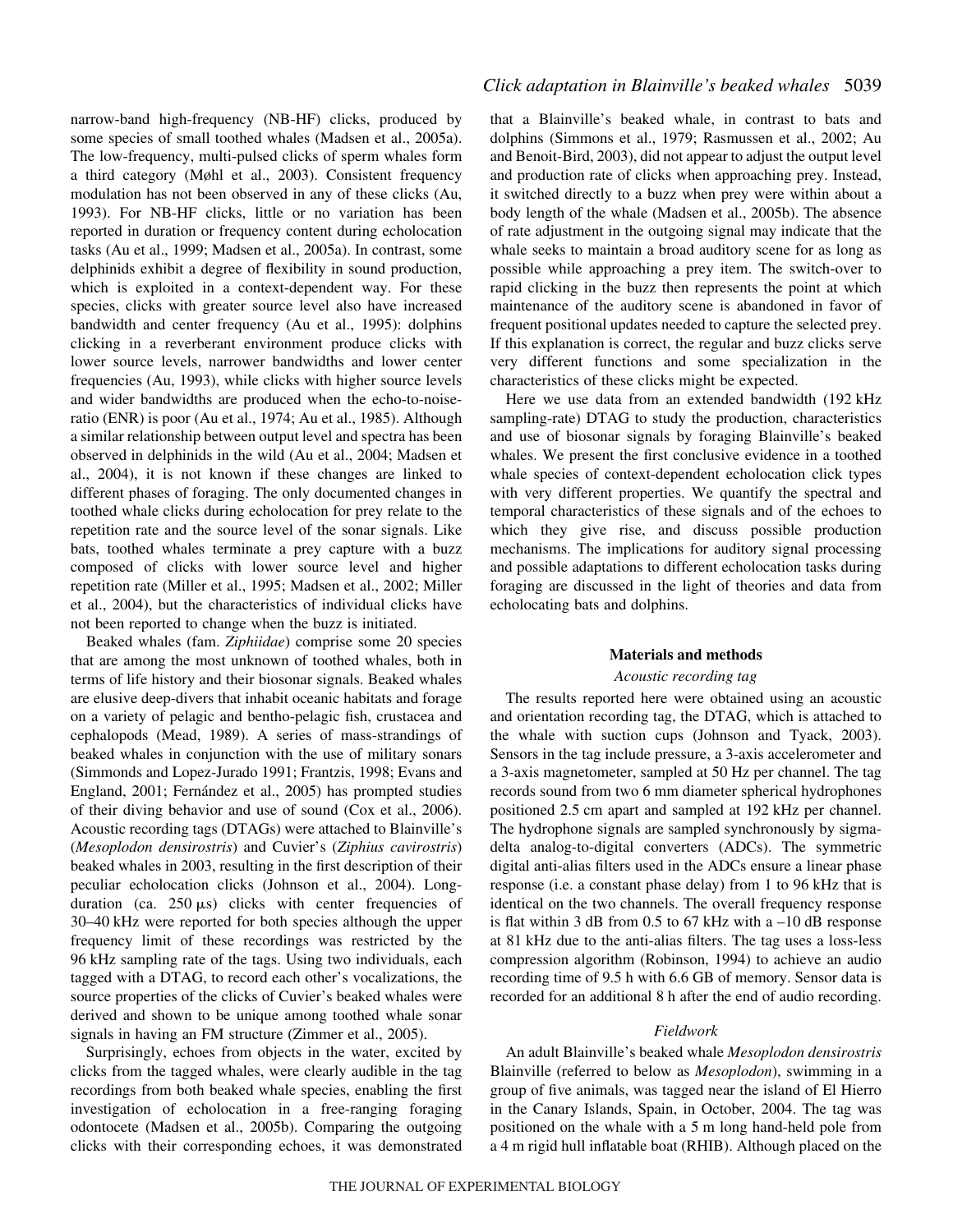## 5040 M. Johnson and others

right side of the whale, the tag moved to a position near the dorsal ridge about 1 m posterior of the blowhole after 1 h. Observations of the tagged whale were made from a 7 m RHIB and a high point (120 m altitude) on land with coverage of the study area. The tagged whale was tracked from both RHIB and shore station by means of a VHF radio beacon in the tag. The tag audio recording extended from 09:19 h to 18:50 h, a little before sunset, while sensor data continued to be recorded until  $03:42$  h the following morning.

### *Data analysis*

Sensor data from the tag were converted to depth, pitch, roll and heading using pre-determined calibration constants and following the method of Johnson and Tyack (Johnson and Tyack, 2003). The tag audio recording was evaluated aurally and by spectrogram to determine the location of the start and end of clicking and other vocal features. The recording contained clicks from the tagged whale and from other whales nearby. As the only cetaceans sighted from the land station and observation vessel within 3 km of the tagged whale were also *Mesoplodon*, we conclude that clicks from untagged whales in the tag recording are from whales of the same species. Recordings of untagged whales provide an opportunity to measure the far-field waveform of their signals that is not otherwise possible with a tag attached behind the head. Clicks from tagged and untagged whales can be distinguished in two ways. Clicks from the tagged whale have low-frequency energy (below 15 kHz) that is absent in clicks from other whales (Zimmer et al., 2005). This is likely due to sounds associated with click production that propagate within the body, but that radiate poorly into the water. Clicks from the tagged whale can also be distinguished based on their angle of arrival,  $\theta$ , computed from:  $\theta = \sin^{-1}(\tau c/d)$ , where *c* is the speed of sound in seawater,  $d$  is the hydrophone separation, and  $\tau$  is the time delay between the two hydrophone signals, measured by crosscorrelation<sup>1</sup>. Although a single arrival angle is insufficient to characterize the source bearing in three dimensions, here we are only interested in discriminating tagged whale clicks from those produced by other whales. The arrival angle of clicks from the tagged whale, when corrected for the tag orientation on the whale, will be consistently close to zero, while those from other whales will vary widely as the tagged whale maneuvers.

The combination of angle and spectral cues makes it straightforward to distinguish clicks from the tagged whale as well as sequences of clicks from other whales. These sequences often occur in the tag recording with inter-click intervals (ICIs) similar to that of the tagged whale and with slowly varying arrival angles consistent with relative motion of two whales. Thus, we infer that each such sequence emanates from one of the *Mesoplodon* in the vicinity. The amplitude of the clicks in these sequences will depend upon the distance to the clicking whale, the source level, and the angle between the directional sound beam and the tag (Zimmer et al., 2005). We maintain that much of the amplitude variation within a sequence is due to the third factor (aspect) as the range to the clicking whale will not change much over a period of a few seconds and the source level of clicks is unlikely to vary from click-to-click by more than a few decibels (Au, 1993; Madsen et al., 2005b). On this presumption, the click with maximum amplitude in each sequence will be the closest to representing an on-axis version of the click (Møhl et al., 2003).

Clicks from untagged whales were classified as either regular or buzz clicks, based upon their production rate. The tagged whale rarely produced clicks at intervals of less than 0.1 s except during a buzz and the sharp decrease in ICI at the start of a buzz makes the distinction between click types unambiguous for both tagged and untagged whales.

For each regular click, a similar length section of audio prior to the click was extracted to provide a contemporaneous estimate of the noise level, including both system and ambient noises. Click and noise samples were filtered digitally with a 4-pole Butterworth high-pass filter at 5 kHz to remove low frequency flow noise. For buzz clicks a single noise sample was taken prior to the entire buzz and a 15 kHz high-pass filter was used to enhance the signal-to-noise ratio (SNR) of these lowerlevel clicks. All samples were then filtered with a 2-pole lowpass filter (pole frequency 80 kHz, Q of 2.5) to partially compensate for the magnitude response of the anti-alias filter. These filtering operations resulted in an overall system response flat to within  $\pm 1$  dB from 6–80 kHz (18–80 kHz for buzz clicks). The location of the hydrophones on the animal could well give rise to additional variations in the magnitude response. In particular, the location of the hydrophones about 30 mm above the body of the whale, a frequency-dependent sound absorbing and reflecting surface, will lead to some spectral distortion. However, the relatively flat on-axis power spectra of clicks recorded from untagged whales leads us to suspect that such environmental effects are small.

Following the filtering operations, the root-mean-squared (RMS) level and SNR of each click in sequences of regular and buzz clicks were computed. The RMS level was calculated over the 97% energy duration of each click and SNR was estimated by dividing the RMS level of clicks by the RMS level in the preceding noise sample of duration 0.5 ms. A sequence of regular clicks was considered to have a high dynamic range if the RMS level of the strongest click in the sequence was 30·dB or more above that of the weakest click. Following the previous argument, a high dynamic range is indicative of a wide variation in the aspect of the clicking whale during the sequence. If *Mesoplodon* have a similar beam pattern to delphinids and Cuvier's beaked whales, their on-axis clicks will be at least 30 dB stronger than their weakest off-axis clicks (Au, 1993; Zimmer et al., 2005) so it cannot be concluded that the strongest clicks in every high dynamic range sequence are on-axis. However, given that the weakest clicks will sometimes not be detected at all, sequences with 30 dB or more dynamic

<sup>&</sup>lt;sup>1</sup>This formula assumes a plane-wave front at the hydrophones, which is a reasonable approximation given the close hydrophone separation (0.025 m) and the distance to the sound source (about  $1 \text{ m}$  in the case of the tagged whale's sound source and considerably further for other whales).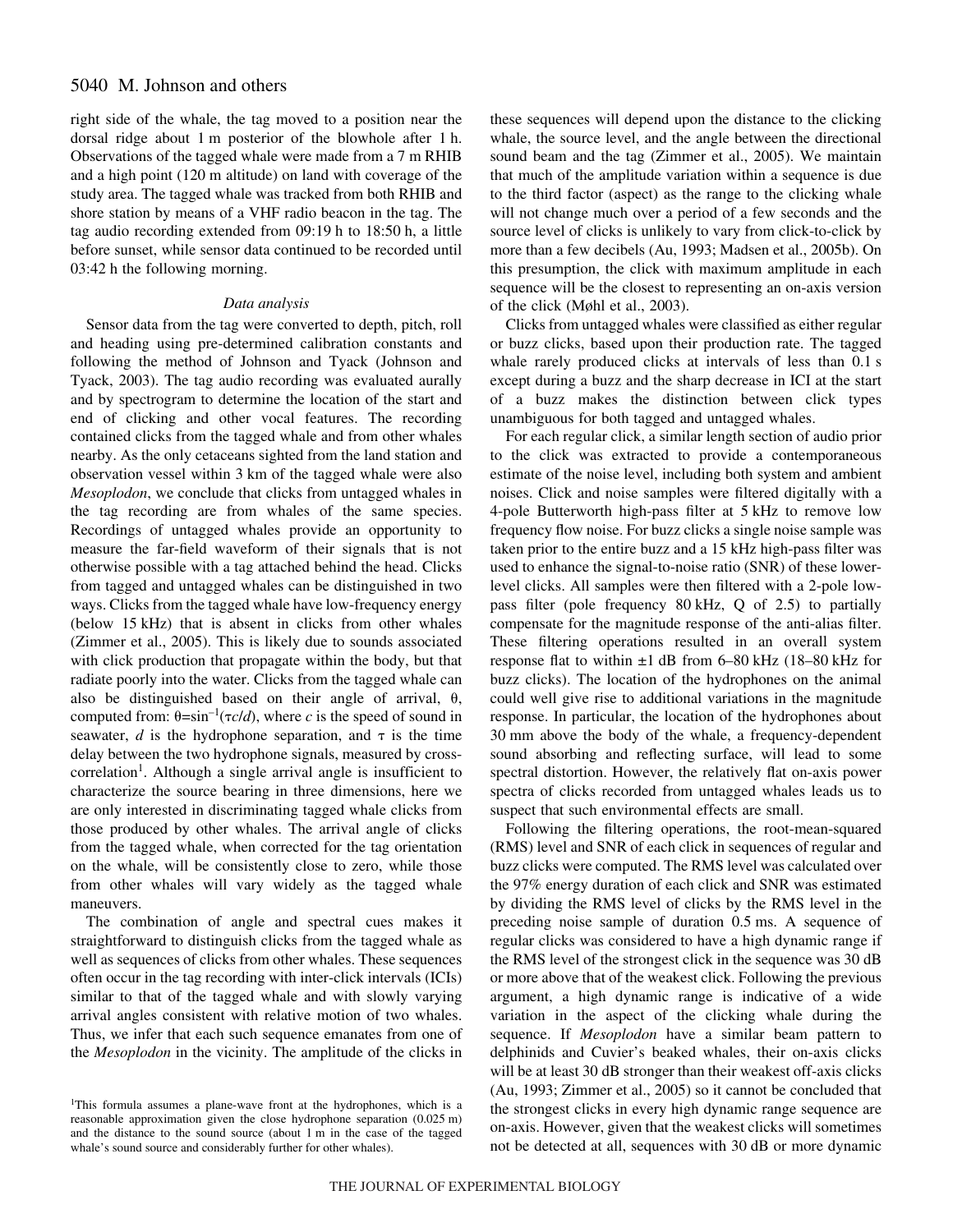range will often contain one or more clicks that are close to onaxis. By selecting the strongest clicks in many such sequences, we expect that the resulting set will contain a preponderance of clicks from close to the acoustic axis and so broadly represent the properties of on-axis clicks. Thus, we denoted clicks with RMS level within 3 dB of the strongest click in each sequence as being probable on-axis clicks if (i) the SNR of each selected click was greater than 30 dB, and (ii) the ratio of the RMS level of the strongest and weakest click in the sequence exceeded 30 dB. Following this method, 225 sequences of regular clicks were attributed to untagged whales, of which 50 had a dynamic range of over 30 dB. A set of 139 clicks were selected from these high dynamic range sequences as probable exemplars of the on-axis waveform. Weaker clicks in the same sequences were selected as off-axis exemplars.

For buzz clicks, similar criteria were adopted although, because of the lower apparent source level of these clicks (Madsen et al., 2005b), the dynamic range and SNR criteria were reduced to 20 dB. As the parameters of buzz clicks were found to vary strongly with received level, only clicks within 1 dB of the strongest click in a buzz sequence were taken as on-axis exemplars. Some 41 sequences of buzz clicks from untagged whales were isolated in the tag recording but only 7 of these met the SNR and dynamic range criteria. A total of 109 presumed on-axis buzz clicks were selected from the 7 sequences.

For each exemplar click from an untagged whale, we measured the 97% energy duration, centroid frequency, -10 dB bandwidth, centralized RMS bandwidth, RMS duration and the Woodward time resolution (*sensu* Au, 1993) (see Table 1). The bandwidths and centroid frequency were computed using a 1024 point Fourier transform with a rectangular window of 1.4 ms for regular clicks or 0.42 ms for buzz clicks. Frequency modulation in presumed on-axis regular clicks was measured by first computing the phase,  $\varphi_t$ , of the click over its 95% energy duration using:  $\varphi_1 = Im\{log_e(H\{\cdot\})\}$ , where  $H\{\cdot\}$  is the Hilbert transform of the click (Oppenheim and Schafer, 1998) and Im{·} denotes the

## *Click adaptation in Blainville's beaked whales* 5041

imaginary part. A second-order least-squares fit was then made between  $t$  and  $\varphi_t$ , yielding the starting frequency and modulation rate of the linear chirp that best matched the phase of the click. The fit was rejected (i.e. a linear FM model was considered a poor fit to the click) if any parameter was found to be insignificant at the *P*=0.05 level (Rice, 1995). Identical procedures were carried out with first and third order (i.e. CF and quadratic chirp) models to verify the suitability of the linear FM model.

Displayed click waveforms (both regular and buzz clicks) were produced using a 5 kHz high-pass filter and the anti-alias compensation filter described above. Envelopes were computed by taking the magnitude of the analytic (i.e. Hilbert-transformed) click. To visualize the multi-pulse structure of off-axis clicks, clicks within a sequence were cross-correlated with a nominal on-axis click, using the analytic signals in each case. Crossspectra were computed by taking the Fourier transform of the zero-padded cross-correlation. Time–frequency distributions were computed using the Type I Wigner transform (Cohen, 1989) with sequence length of 256 samples.

The tag recordings contain numerous echoes from objects in the water ensonified by clicks from the tagged whale (Johnson et al., 2004). Although these echoes seldom have a high SNR and their characteristics are a function of the target as well as the sound source, they provide an approximation to the on-axis clicks produced by the tagged whale. We isolated strong echoes of both regular and buzz clicks, and compared the spectra and waveforms of these with clicks from untagged whales. To determine that a received pulse was indeed an echo and not a click from an untagged whale, we produced echograms (Johnson et al., 2004) by aligning the envelopes of short sections of audio, synchronized to each tagged whale click. Echoes from distinct targets form sequences of arrivals, evident in the echogram, that have a slowly varying time lag with respect to tagged whale clicks. Echoes with high SNR were selected for comparison with clicks from untagged whales and were processed in the same way as for those signals.

| Parameter <sup>a</sup>               | Unit                  | <b>FM</b> clicks |                 | Buzz clicks |                 |
|--------------------------------------|-----------------------|------------------|-----------------|-------------|-----------------|
|                                      |                       | Median           | $(5 - 95\%)$    | Median      | $(5 - 95\%)$    |
| Centroid frequency (10-3)            | kHz                   | 38.3             | $(34.8 - 41.6)$ | 51.3        | $(45.3 - 56.5)$ |
| Lower $-10$ dB frequency             | kHz                   | 26.6             | $(26.0 - 27.7)$ | 25.1        | $(24.0 - 27.9)$ |
| $-10$ dB bandwidth                   | kHz                   | 24.6             | $(18.8 - 32.9)$ | 54.9        | $(49.5 - 57.9)$ |
| RMS bandwidth (10-5)                 | kHz                   | 6.9              | $(5.3 - 8.1)$   | 14.6        | $(13.0 - 17.6)$ |
| 97% energy duration                  | $\mu$ s               | 271              | $(219 - 321)$   | 104         | $(73-120)$      |
| RMS duration (10-28)                 | $\mu$ s               | 59               | $(50-69)$       | 29          | $(20-37)$       |
| Woodward time resolution $(10-19)$   | $\mu$ s               | 48               | $(39-63)$       | 21          | $(20-25)$       |
| Time-bandwidth product (10-31)       |                       | 0.41             | $(0.28 - 0.55)$ | 0.44        | $(0.27 - 0.64)$ |
| Start frequency of FM chirp, $\beta$ | kHz                   | 24.4             | $(22.6 - 26.8)$ |             |                 |
| Modulation rate, $\gamma$            | $kHz \text{ ms}^{-1}$ | 112              | $(85-134)$      |             |                 |

Table 1. *Parameters of FM and buzz clicks produced by untagged whales and recorded close to the sound axis* 

The median and 5–95% percentile values are given for each parameter.

FM clicks: 139 clicks/50 sequences; buzz clicks: 109 clicks/7 sequences. Parameters for the buzz click are likely influenced by the limited recording bandwidth of 80 kHz.

<sup>a</sup>Defined by Au (Au, 1993) in the equation number given in parentheses following each parameter.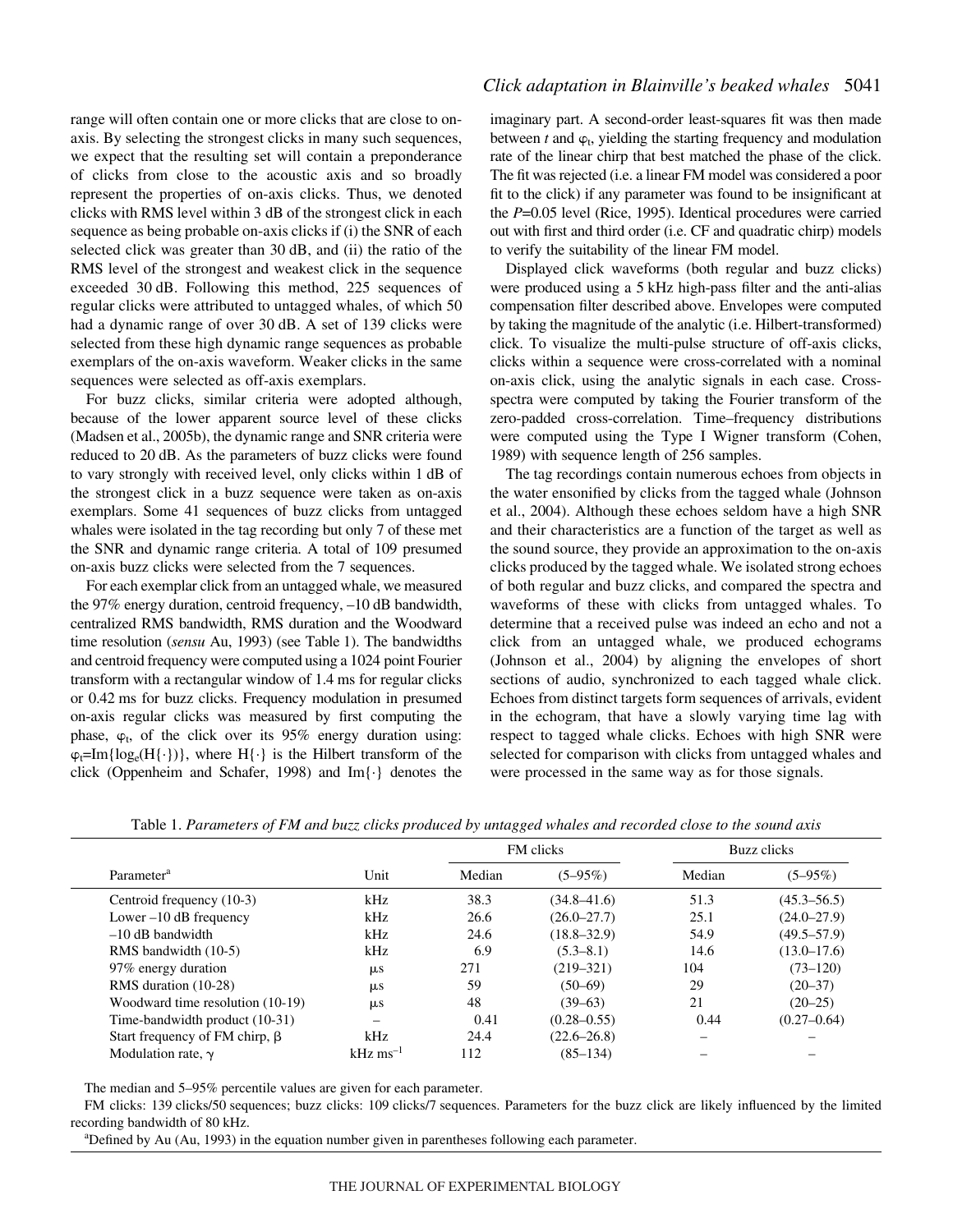## **Results**

### *Vocal and diving behavior*

A total of four deep foraging dives (maximum depth range  $682-1251$  m) were performed by the tagged whale during audio recording. Vocalizations occurred at the base of all dives with the predominant sounds being regular clicks and buzzes (Johnson et al., 2004; Tyack et al., 2006). The duration of clicking in each dive varied from 23–33 min and there were  $26-38$  buzzes per dive with a mean buzz length of  $2.9$  s (s.d. 1.2, range 0.4–9.8, *N*=133). The mean ICI of regular clicks was  $0.37$  (s.d.= $0.10$ ), discounting outlier intervals shorter than  $0.1\$ s and longer than 1 s. The profile of a deep dive showing the timing and depth of vocalizations is given in Fig. 1.

#### *Regular clicks*

Using the method described above, 139 presumed on-axis clicks were isolated from sequences of regular clicks produced by untagged whales. The parameters of these clicks are summarized in Table 1 and an example click is shown in Fig. 2. All of these clicks have long duration (median of  $271 \mu s$ ), broad bandwidth (median  $-10$  dB BW 24.6 kHz) and contain a distinctive FM upsweep (median modulation rate of 112 kHz  $\text{ms}^{-1}$ ). Echoes of tagged whale clicks show roughly similar form (Fig. 2) but have more spectral variation due, presumably, to the frequency-dependent target reflectivity.

Energy in regular clicks is distributed between  $-10$  dB endpoints of about 26 and 51 kHz with a sharp cut-off below 25 kHz and a more gradual cut-off at the high end. Click spectra reported previously for *Mesoplodon* (Johnson et al., 2004) are consistent with those in Fig. 2 but were limited to frequencies below 48 kHz. The higher sampling rate used here appears adequate to characterize the entire click spectrum. Both linear and quadratic FM models matched the phase of analytic on-axis clicks well (average residual phase was 12° RMS for linear FM and 7° RMS for quadratic FM). Thus, the Hilbert transform of on-axis *Mesoplodon* regular clicks can be modeled by a linear FM chirp:

$$
s_{t} = w_{t}e^{j2\pi\left(\alpha + \beta t + \frac{\gamma}{2}t^{2}\right)},
$$

where t is the time index,  $j=\sqrt{-1}$ ,  $w_t$  is a Gaussian window function and  $\alpha$ ,  $\beta$  and  $\gamma$  control the initial phase, start frequency and sweep rate of the chirp, respectively. For the signal shown in Fig. 2A, parameter values of  $\beta = 25.3$  kHz and  $\gamma$ =126 kHz ms<sup>-1</sup> minimized the squared error between the phases of the synthetic and actual signal (phase residual of 9° RMS) while the Gaussian window had a half power  $(-3 dB)$ duration of 99  $\mu$ s. We refer to regular clicks as FM clicks in the remainder of the paper to emphasize this distinguishing trait.

Off-axis FM clicks (judged to be so by their low relative level within a sequence) often appeared to comprise two, and occasionally three, overlapping pulses separated by a variable delay of some tens of microseconds. To visualize these



Fig. 1. Dive profile of a Blainville's beaked whale foraging dive showing vocal events.

overlapping components within a sequence of clicks, the onaxis click of Fig. 2A was applied as a matched filter and the envelope of the filtered clicks was computed. The filtering operation effectively compressed the part of each click that was similar to the nominal on-axis click making it easier to detect multiple pulses in the envelope. As a graphical aid, the resulting envelopes were classified as multi-pulse if they contained more than one local maximum with level greater than 0.2 of the peak level of the envelope. While the clicks of highest amplitude in the sequences were usually single pulses, the great majority of weaker clicks consisted of multiple pulses as in the example of Fig. 3A. To avoid any possibility that the observed variability in pulse shapes could result from changes in orientation of the receiver (e.g., due to reflections from the body surface), a sequence was chosen for Fig. 3 during which the tagged whale moved very little. The s.d. of pitch, roll and heading were  $4^{\circ}$ ,  $7^{\circ}$  and  $5^{\circ}$ , respectively, during the 40 clicks shown. The signal-level-dependent variation in pulse shape, exemplified by Fig. 3 must then result from changes in aspect of the clicking whale.

A more sensitive indication of multiple pulses in off-axis clicks can be obtained in the frequency domain. Stacking normalized cross-spectra (i.e. the scaled Fourier transform of the matched filtered clicks) as in Fig. 3C, confirms that the high amplitude clicks tend to have smooth spectra while weaker, and so presumably more off-axis, clicks have highly featured spectra likely due to interference between the pulse components in the click. The relative strength and separation of the pulses in the off-axis clicks vary widely, probably with the aspect of the clicking whale.

#### *Buzz clicks*

While FM clicks are made persistently throughout the base of foraging dives, buzz clicks occur in occasional brief bursts and can be readily distinguished from FM clicks both by their ICI and waveform. Following the same technique as for FM clicks, 109 presumed on-axis buzz clicks were identified from untagged whales and the parameters of these clicks are summarized in Table 1. As shown in Fig. 4, on-axis buzz clicks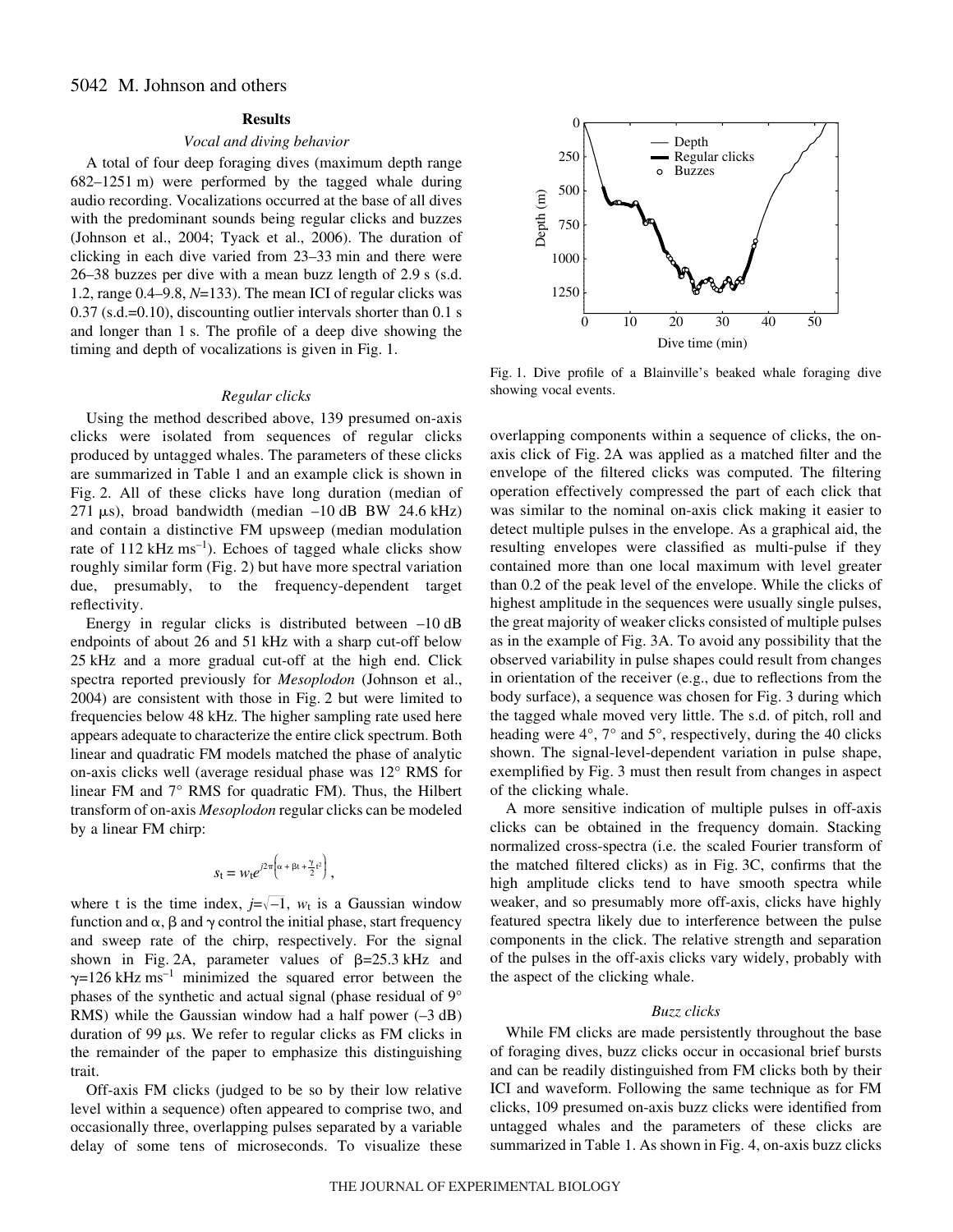

*Click adaptation in Blainville's beaked whales* 5043

are short transients (median duration  $104 \mu s$ ) with wide bandwidth (median, -10 dB BW, 55 kHz) and no obvious frequency modulation. In fact the buzz click energy may extend beyond 80 kHz, the upper –1dB limit of the compensated tag response, and so the bandwidth and centroid frequency of these transients maybe underestimated in Table 1. The spectrum of on-axis buzz clicks from untagged whales is consistent with that of high SNR echoes from tagged whale buzz clicks and representative examples are given in Fig. 4. As compared to FM clicks, presumed on-axis buzz clicks

have one half the duration and at least twice the bandwidth. It is interesting to note that there is no overlap in the 5–95% percentiles of any of the parameters listed in Table 1 (with the exception of the lower  $-10$  dB frequency and the time–bandwidth product) for FM and buzz clicks. While the two click types occupy the same frequency band, their characteristics are consistently different. During the changeover from FM clicks to buzz clicks, and *vice versa*, several clicks of intermediate source level (SL) and ICI appear to be produced but no clicks with intermediate spectra or duration have been recorded, emphasizing the bimodal nature of the sound generation system.

The centroid frequency and bandwidth of buzz clicks were found to vary widely with received level. Although the strongest clicks in each sequence had uniformly short duration, high centroid frequencies and bandwidths, weaker clicks within the same sequence, judged to be off-axis, were longer in duration, showed a notable resonance at 30–35 kHz, and had less energy at higher frequencies (Fig. 4). No obvious multipulse structure, like that in FM clicks, was observed in off-axis buzz clicks in the 7 high SNR buzz sequences examined.

Fig. 2. (A) Waveform of a regular click from an untagged Blainville's beaked whale, as recorded by the DTAG. (B) Normalized power spectrum of the same click (solid line) and of an echo from a target ensonified by a regular click from the tagged whale (broken line). The dotted line is the system and ambient noise floor. (C) Time–frequency (Wigner) distribution of the click in A.

## *Usage of FM and buzz clicks*

As demonstrated eleswhere (Madsen et al., 2005b), FM clicks are produced at a variable rate that does not seem to correlate in a consistent way with target range. To explore the adjustment of click rate during buzzes, individual buzz clicks were identified in ten buzzes performed by the tagged whale, revealing the stereotypical ICI pattern shown in Fig. 5. The buzzes chosen were those in which the SNR was sufficient throughout the buzz to detect all clicks. The ICI in these buzzes initially decreases rapidly from 100 ms to about 12 ms and then continues to decrease more slowly, reaching a plateau level of between 3 and 5 ms after about  $1.5-2.5$  s.

Given the terminal ICI of  $3-5$  ms, the temporal update rate during a buzz could be 50–100 times that during regular clicking if processing occurs on a click-by-click basis.

Madsen et al. also reported that the apparent level of buzz clicks recorded by a tag attached to the clicking whale was some 15 dB less than that of FM clicks, although such nearfield and off-axis recordings must be treated with caution (Madsen et al., 2005b). The wider bandwidth data available here yielded a similar result. In 43 buzzes produced by the tagged whale in which the last FM click prior to the buzz and the first buzz click were clearly detectable, a median RMS level difference of  $15$  dB (range  $4-24$  dB) was obtained over a 5–75 kHz band using a 95% energy window. A more reliable estimate of the on-axis level difference between FM and buzz clicks may come from examining echoes generated by the two click types. As evident in the example of Fig. 6, the echo level of a single target drops markedly in the transition from FM to buzz clicks. The RMS echo level from the approaching prey target in Fig. 6 reduces by  $18 dB$  (90% energy window, 30–75 kHz band<sup>2</sup>) at the start of the buzz, a level that is unlikely to be caused by a re-direction of the animal's sonar beam in the 0.23 s between the last FM click and the first buzz click, but rather relates to the reduction in output of the sound generator switching from FM to buzz clicks.

One consequence of the reduced level of buzz clicks is that, while echoes from FM clicks are frequently detectable in the tag recordings with multiple echoes being detected from each click, there is often only one detectable echo during a buzz. For

<sup>&</sup>lt;sup>2</sup>A shorter window and narrower analysis band are needed to analyze the lower SNR echoes from buzz clicks.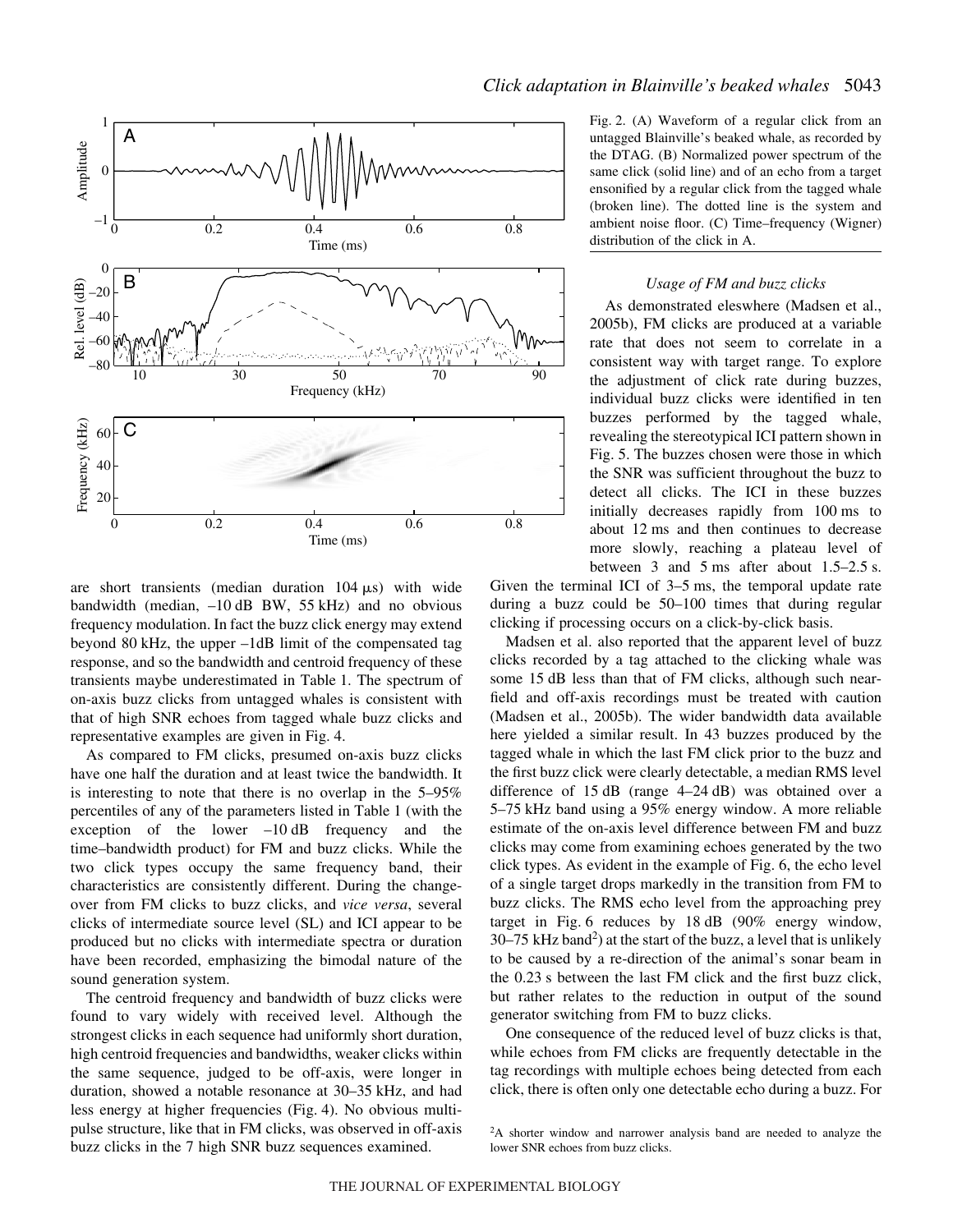## 5044 M. Johnson and others

Fig. 3. Variation in magnitude and waveform in a click sequence recorded from an untagged whale. (A) Peak envelope level of each click. Clicks with a single pulse are indicated by open dots; solid dots indicate clicks with two or more pulses. (B) Absolute value of the normalized cross-correlation functions of an on-axis click with two clicks from the sequence (indicated in A by triangles). (C) Normalized cross-spectral magnitude of clicks in a second sequence. Each spectrum is the Fourier transform of a click matchedfiltered with an on-axis click. The spectra are displayed in ascending order of peak envelope level, i.e. the strongest clicks in the sequence are shown to the left. The dots on the right-hand side have the same interpretation as for A. Note the smooth cross-spectra of the strong, mono-pulsed clicks while weaker multipulsed clicks have more variable spectra.

the two foraging dives in which the tag was best placed to record echoes, the number of echo sequences visible in an echogram such as shown in Fig. 6, immediately prior to each buzz, were counted and compared to the number of echoes

visible during the buzz. An echo sequence is a set of echoes, one per click, that appear to emanate from a single target, judging by the consistency of the angle of arrival and the approach speed. In the example of Fig. 6, there are three echo sequences just prior to the buzz while only one sequence continues in the buzz. An average of  $7.9\pm5.6$  ( $\pm$  s.d.,  $N=63$ ) buzzes) echo sequences were counted prior to each buzz in the two dives using a search interval equal to the length of the buzz. In comparison, an average of  $1.3\pm0.8$  echo sequences were visible within buzzes. The intensity of the echoes in these sequences varied throughout the buzz but echoes were often difficult to detect in the early part of the buzz. Only in 29 buzzes was there an echo sequence that was clearly contiguous with a sequence prior to the buzz as in the example of Fig. 6. In these cases, the echo sequence almost always continued throughout the buzz, culminating in a strong echo at a range of about 1 m towards the end of the buzz. Assuming that these





continuous echo sequences represent the prey item being approached, we interpret the distance to the target at the time of the last regular click before the buzz as the target proximity at which the whale switches from the search/selection phase to the capture phase of echolocation and this transition is marked by a radical change in echolocation signal. For the buzzes in which it could be measured, this hand-off distance was  $3.6\pm0.6$  m ( $N=29$ ). Buzz length was positively correlated with hand-off distance (*N*=0.006, *N*=29) as would reasonably be expected: more distant targets need more time, and clicks, to approach.

#### **Discussion**

We have demonstrated that Blainville's beaked whales produce two distinct click types associated with different phases of echolocation-mediated foraging. Long-duration FM

> clicks are used during the search phase and the initial approach to prey. When the target is about one body length away, the whale switches to buzz clicks. These short duration widebandwidth pulses are produced at a high rate throughout the capture attempt. Although changes in clicking rate have been reported for

> untagged whale judged to be on-axis. (B) Presumed off-axis buzz click from the same sequence (note the change in amplitude scale). (C) Spectra of the on-axis click (solid line), off-axis click (dot-dash line), an echo return from a tagged whale buzz click (broken line), and the noise floor (dotted line).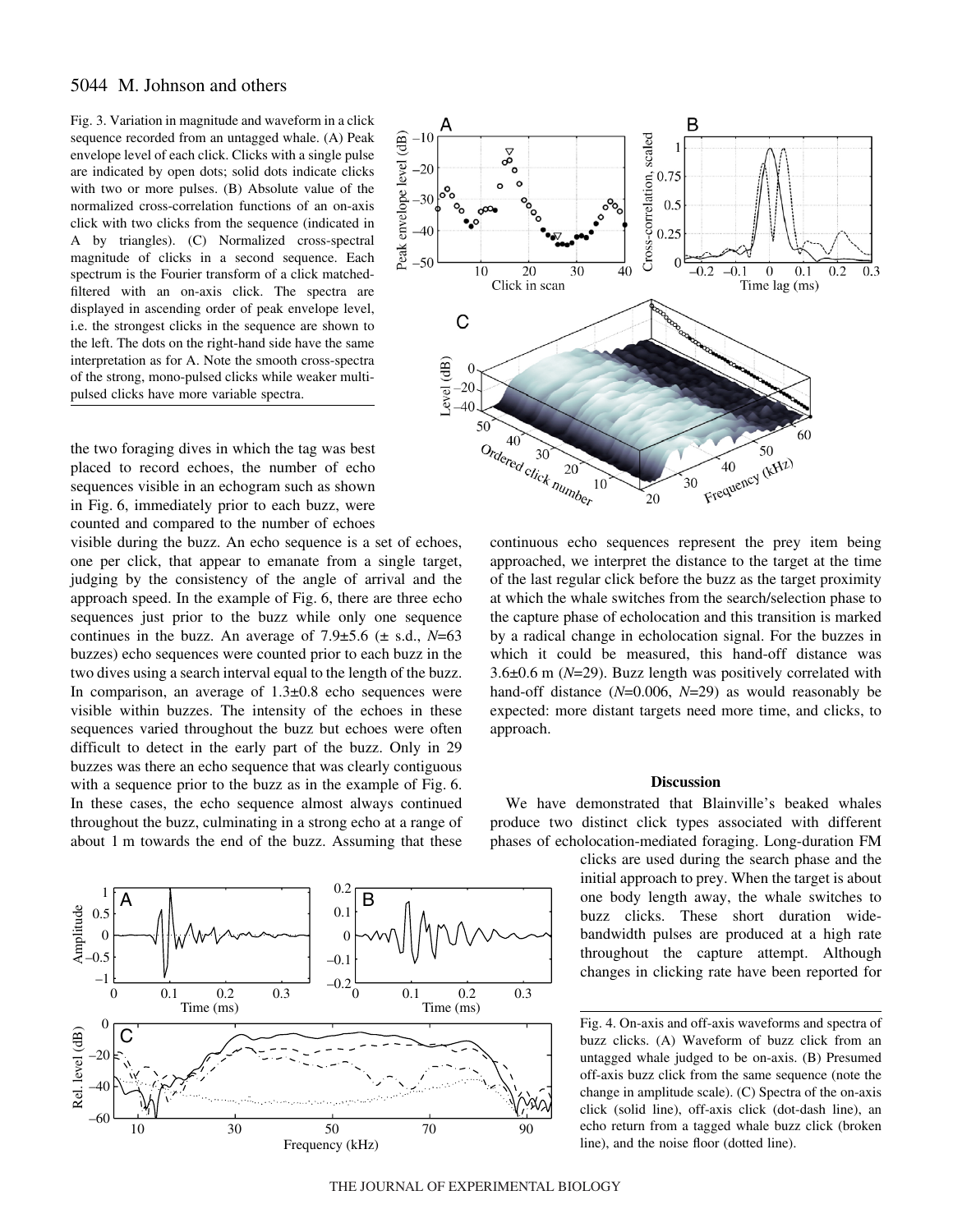

Fig. 5. ICI sequence of buzz clicks in ten buzzes produced by the tagged whale. Although the duration of the buzzes varies, the pattern of ICI variation is quite stereotyped.

other odontocetes foraging by echolocation, this is the first evidence of a switch in click characteristics linked with different phases of the foraging process.

Our method involved recording signals produced by conspecifics swimming in the vicinity of a tagged whale foraging in its habitat. Studying the echolocation signals made by animals in the wild, as opposed to performing trained tasks in captive settings, has the advantage that the sounds are sampled in the likely context for which they evolved (Madsen et al., 2004). A drawback of this method, however, is that the orientation of vocalizing whales is unknown and signals must be selected carefully from the recording to minimize off-axis distortion. Using a new high-frequency stereo recording tag, we identified sequences of clicks with high dynamic range that we attributed to individual untagged whales scanning their sonar beams past the tag. This method produced sets of some 100 FM and buzz clicks with consistent and completely distinct parameters.

The FM search clicks are highly unusual among known toothed whales. Compared to the clicks of most dephinids, the *Mesoplodon* FM click is 3–10 times longer, and has a distinct FM upsweep covering almost an octave (Fig. 3). Compared to the clicks of Cuvier's beaked whale, *Ziphius cavirostris*, the only other toothed whale reported to produce FM clicks (Zimmer et al., 2005), *Mesoplodon* FM clicks have a lower center frequency and a wider sweep frequency range (1 octave as compared to about 0.4 octave). However, the sounds produced by these two ziphiid species are superficially similar and represent a new class of echolocation clicks amongst toothed whales. In contrast, the broadband *Mesoplodon* buzz clicks, used in the terminal phase of prey capture, are more similar to clicks produced by large delphinids, such as killer whales *Orcinus orca*, Risso's dolphins *Grampus griseus* and narwhals *Monodon monoceros* (Møhl et al., 1990; Au et al., 2004; Madsen et al., 2004).

Given the data selection method used here, some variability in parameters within click type (Table 1) can be expected due to the possible erroneous inclusion of a few off-axis clicks in the data sets. However, we argue that the data sets are large enough to represent a fair sample of the on-axis signals. The sampling-rate of the tag was adequate to characterize both click



Fig. 6. Echogram during the start of a buzz showing the hand-off from regular clicks (those before click '0') and buzz clicks. Each vertical slice of the echogram contains the outgoing click (at TWTT 0) and the subsequent echo returns. Pixel darkness indicates amplitude (the darker the pixel the greater the amplitude). Of the three echo sequences apparent before the buzz, only one continues to be visible during the buzz. The hand-off distance for this target was 3.0 m using a nominal sound speed in seawater of  $1500 \text{ m s}^{-1}$ .

types, albeit with an underestimate of bandwidth in the case of buzz clicks, and we conclude that neither off-axis distortion nor the recording conditions can explain the broad differences between the observed signals.

That *Mesoplodon* produce FM signals while searching for prey and then switch signals during prey capture is somewhat similar to the situation for bats but is unprecedented in the limited body of literature for other toothed whales, warranting further examination. Foraging by echolocation involves the separate challenges of detecting, classifying and approaching prey items for capture, and different biosonar signals may well be preferred for each of these tasks. Nonetheless, any practical signal must be a compromise adapted to the environment and prey type of the animal within the biophysical constraints of available mechanisms for sound production and reception. In the following sections, we explore why and how a beaked whale might produce such distinct sounds in the light of what is known about biosonar systems in bats and dolphins.

### *FM clicks*

Frequency modulated chirps are often used in human-made radars and sonars with limited peak power in an effort to increase the energy of the outgoing pulse without sacrificing range resolution (Woodward, 1953). A matched filter receiver, which effectively cross-correlates the returning echo with the signature of the emitted pulse, is used to improve range resolution in a process known as pulse compression. The observation that FM bats produce chirp-like signals led researchers to propose that they may incorporate processing similar to a matched filter within their auditory system (Strother, 1961; Simmons, 1971; Simmons, 1993; Simmons et al., 1979; Simmons et al., 1990). Although bats can perform certain range resolution tasks with an accuracy that well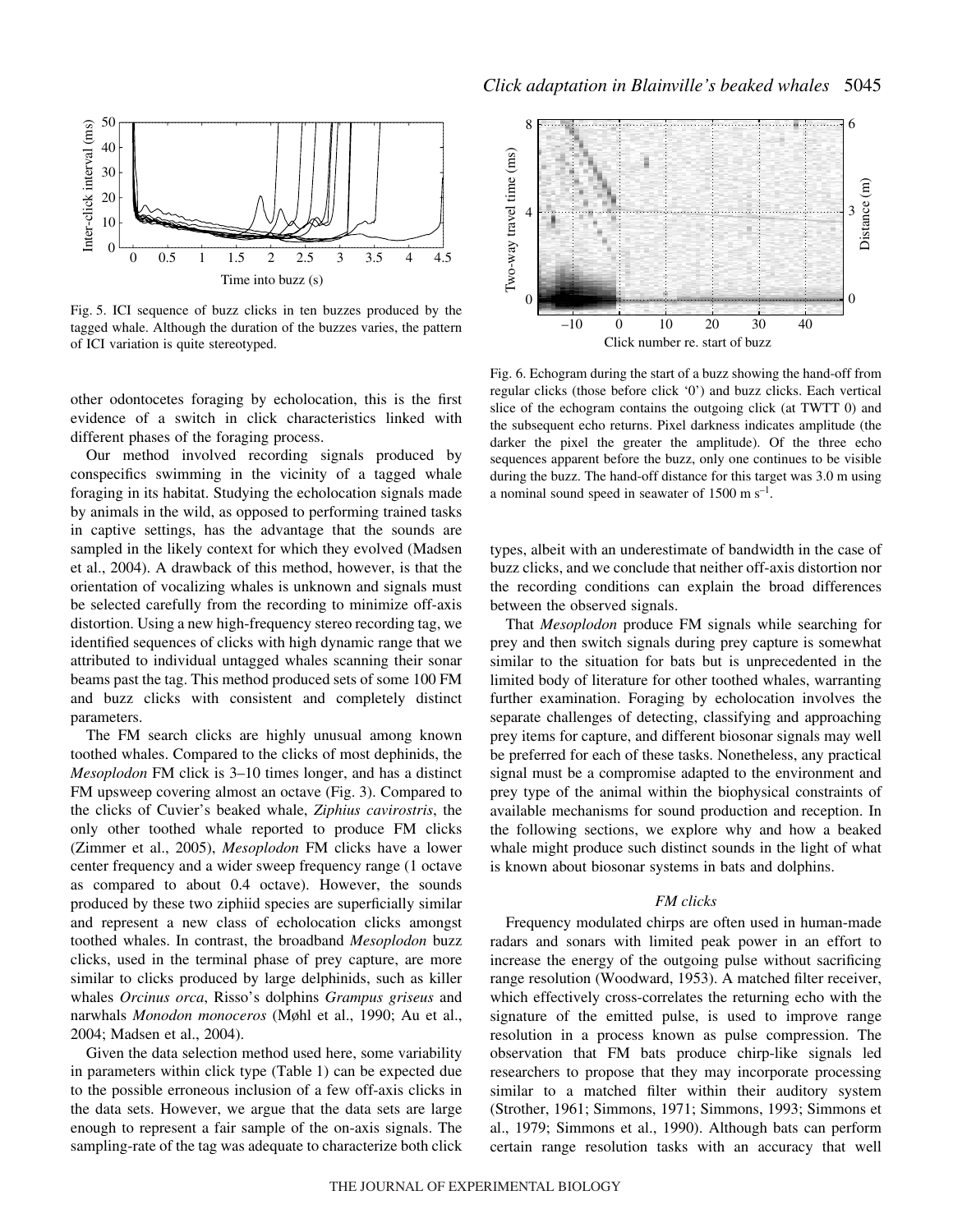

exceeds that possible with an energy detector (Simmons, 1973; Simmons, 1993), the matched-filter receiver hypothesis is contested on a number of levels (Menne and Hackbarth, 1986; Møhl, 1986; Beedholm and Møhl, 1998; Beedholm, 2006). Nonetheless, there is compelling evidence (Simmons, 1971; Simmons, 1993; Simmons et al., 1979; Simmons et al., 1990; Masters and Jacobs, 1989; Surlykke, 1992) that the combination of FM signals and some specialized auditory processing allows bats to achieve high enough ranging accuracy and resolution to home in on small targets despite ensonification with pulses of several milliseconds duration, corresponding to pulse lengths in air of a meter or more  $(Fig. 7)$ .

The short broadband transients produced by dolphins are so different from the signals of FM bats that bioacousticians have proposed a different receiver strategy. Based on ranging and range resolution experiments, Au argues (Au, 1993) that the dolphin receiver operates as an energy detector with high time resolution achieved by transmitting short transients and receiving with a short [ca.  $265 \mu s$  (Au 1993)] integration time. Hence, dolphins seem to use both less complex sonar signals and less complex auditory processing than do FM bats. In fact, the benefit of a more complex receiver would be small given the low time–bandwidth product of dolphin signals [ca. 0.15 (Au 1993)], whereas for FM bats, with their high time–bandwidth product signals, much is to be gained from auditory processing.

Despite the common ancestry of beaked whales and dolphins, it is possible that beaked whales have evolved auditory processing matched to their FM click signal, akin to the situation proposed for FM bats. In fact, some pulse compression of the upsweeping chirp may occur in the inner ear since the basilar membrane is tuned to high frequencies close to the oval window while lower frequencies must propagate further along the membrane before being detected (McCue, 1966; Yates, 1995). However, an FM signal alone does not imply the existence of pulse compression in the Fig. 7. Comparative sizes of predator, prey and echolocation signal for the big brown bat *Eptesicus fuscus* (left), Blainville's beaked whale *Mesoplodon densirostris* (center) and bottlenose dolphin *Tursiops truncatus* (right). The lengths of the signals are computed by multiplying the typical signal duration by the sound speed in the appropriate medium. If different length signals are produced during search and terminal approach, representative lengths of each are indicated.

receiver, and there may be other, ecological or physiological selection pressures that have led *Mesoplodon* to develop these unusual signals. Doppler tolerance, ranging accuracy and range resolution are all factors that are likely to have played a role in the evolution of biosonar in FM bats and we consider here the likely impact of each of these on *Mesoplodon*.

Doppler shift is a relevant issue for bats due to their high closing speeds on targets that can themselves move rapidly relative to the speed of sound in air (Altes and Titlebaum, 1970). In comparison, the slow closing speed of *Mesoplodon* (ca.  $1.5~\text{m s}^{-1}$ , as evidenced by approaching sequences of echoes prior to buzzes) relative to the speed of sound in water, results in small  $(<100 Hz)$  Doppler shifts at the center frequencies of the FM and buzz clicks. Shifts so much smaller than the –3dB frequencies of the corresponding ambiguity functions [2.5 kHz for FM clicks and 17 kHz for buzz clicks (*sensu* Au, 1993)] are unlikely to be detectable by the whale (see also Herman and Arbeit, 1972). In fact any signal with duration and center frequency similar to the *Mesoplodon* clicks would be Doppler tolerant in this environment and this factor cannot explain development of the FM click.

The range resolution required by an echolocating animal to discriminate clustered prey depends on the size of its prey. As shown in Fig. 7, the relatively long duration sounds produced by *Eptesicus fuscus* while approaching prey in the open (Surlykke and Moss, 2000) may occupy  $0.7-3.0$  m of air,  $2-3$ orders of magnitude larger than the size of their prey. With these signals, echoes from clustered prey could easily overlap in time necessitating auditory processing that can recover range resolution by exploiting signal properties (for example by pulse compression). In comparison the length of the *Mesoplodon* FM click in water, 0.4 m, is closer to the size of their prey. Based on the stomach contents of two *Mesoplodon* stranded in the Canary Islands, this species preys on small deep-water squid, crustaceans and fish (Santos et al., in press) with size range around 5–30 cm, although the sonar cross-section of deepwater fish and squid will depend on their orientation and could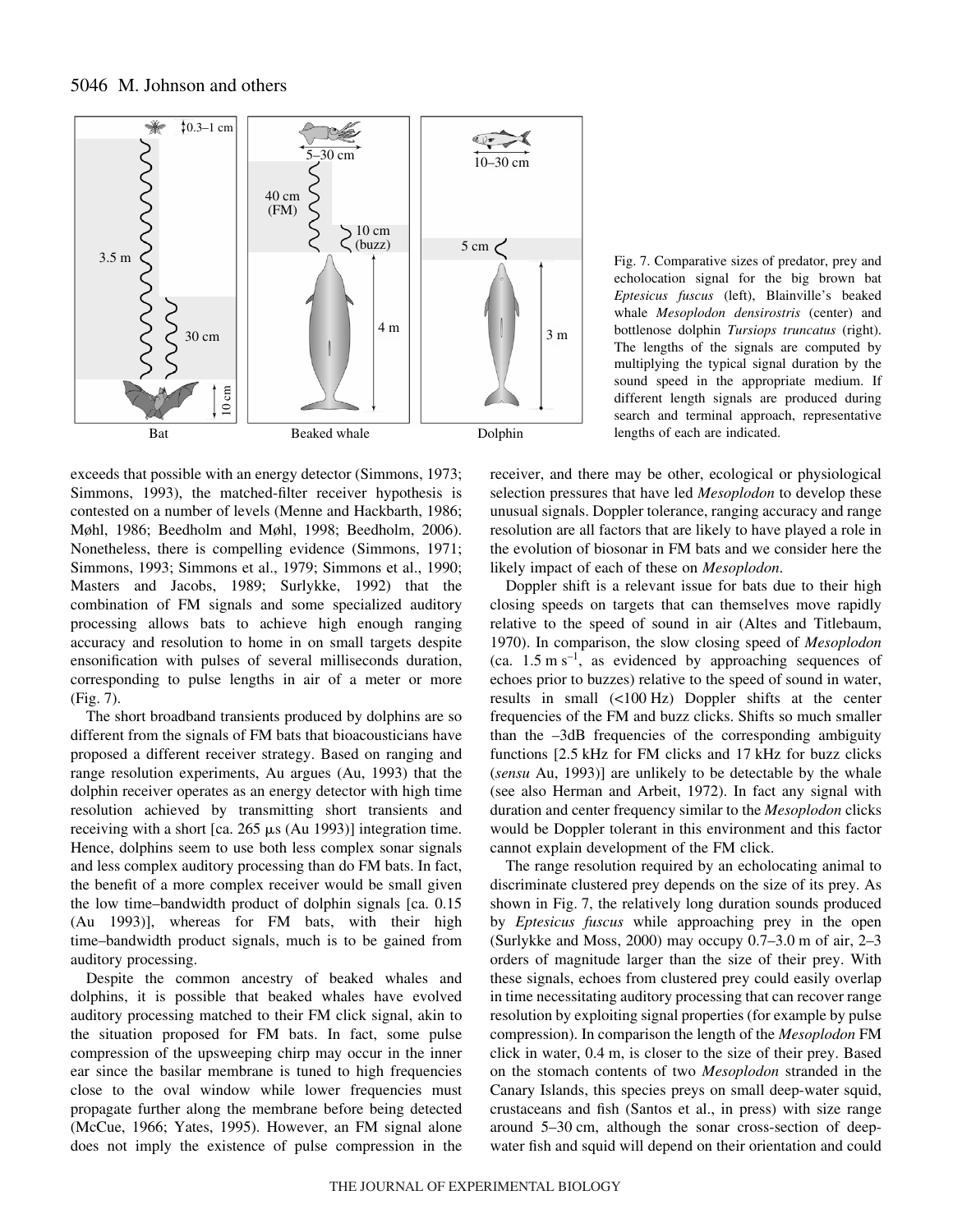be much smaller than their length (Medwin and Clay, 1998). If *Mesoplodon* have the sophisticated signal-dependent auditory processing attributed by some authors to bats, their range resolution at high ENR could be close to 4 cm, i.e., the product of the Woodward time resolution<sup>3</sup> and one half the speed of sound. Conversely, for an energy detecting receiver, the range resolution with moderate ENR might be about 10 cm, corresponding to one half of the emitted pulse length [e.g. with *Tursiops truncatus* (Murchison, 1980)]. Thus, despite their long duration, the FM clicks provide a range resolution comparable to the size of typical prey items without the need for pulse compression in the receiver.

A similar argument holds for ranging accuracy. While the *Mesoplodon* FM click combined with a matched-filter receiver could give a ranging error as low as 4 mm for an ENR of 10 dB [(applying equation 10-11 from Au, 1993 (Au, 1993)], there is no reason to suspect that such accuracy is required for a 4 m whale to home on a  $5-30$  cm target. Again, the poorer performance of an energy detector should suffice. In practice, both ranging accuracy and the ability to discriminate clustered targets may be limited more by the ENR and the integration time of the receiver than by the characteristics of the outgoing signal.

The above outline suggests that *Mesoplodon* have fewer problems achieving Doppler tolerance, range resolution and ranging accuracy than do bats using their respective search signals in water and air. If an energy-detecting receiver can provide sufficient detection and localization performance for *Mesoplodon* as is the case for dolphins (Au, 1993), it would appear that the bandwidth of the FM click does not offer any advantage. Bandwidth, however, may play a crucial role in another aspect of echolocation. Recently, we demonstrated that a *Mesoplodon* ensonifies many more targets than it attempts to catch, and we proposed that the whales are selective foragers in a multi-species mesopelagic habitat maximizing the net energy return of foraging during long breath-hold dives. We also speculated that such selective foraging is likely based on identifying targets for predation by using prey-specific signatures in the returning echoes (Madsen et al., 2005b). Spectral and temporal cues have been shown to be important in classifying targets for both echolocating bats (Simmons and Chen, 1989; Schmidt, 1992) and dolphins (Au, 1993), albeit under controlled experimental conditions, and there is no reason to suppose that *Mesoplodon* would not also use this information. In this light, we propose that the FM clicks may represent a solution to the twin problems of (i) detecting prey of low target strength, requiring a high-energy signal, and (ii) discriminating between prey and non-prey in a cluttered multitarget habitat, requiring a broad bandwidth. With their  $270 \mu s$ duration, FM clicks contain five times more energy than would a 50  $\mu$ s dolphin click with the same peak pressure, resulting in

## *Click adaptation in Blainville's beaked whales* 5047

a potential 7·dB increase in ENR, assuming that *Mesoplodon* have an auditory integration time similar to that of dolphins. However, such a long duration click with a constant carrier frequency (e.g. a long *Phocoena* click) would have an RMS bandwidth of only about 1.3 kHz, one fifth that of the FM click. Frequency modulation thus has the effect of preserving bandwidth in a long duration click. This seems to represent a different strategy than that adopted by dolphins where both wide bandwidth and high energy are achieved by producing short transients with high peak pressure. Au proposed that *Phocoena* clicks may be longer than those of delphinids to compensate for a speculated physiological limit in peak pressure (Au, 1993). It remains to be seen if *Mesoplodon* have a limited peak pressure for sound production, leading to the development of the observed FM click.

### *Buzz clicks*

Buzz clicks are both shorter than FM clicks  $(105 \mu s)$  as compared to  $270 \mu s$ ) and are apparently produced at a level some 15 dB lower than FM clicks (Madsen et al., 2005b) (present study). The energy of buzz clicks may then be about  $1/100$  (i.e.  $-20$  dB) that of FM clicks. Reduced output is presumably acceptable given the low transmission loss to the close (mean distance of  $3.6 \text{ m}$ ) target at the start of the buzz. Reduced output may even be advantageous, as it results in fewer unwanted echoes during the critical moment of prey interception. The short buzz clicks may also decay more rapidly than FM clicks, perhaps facilitating the detection of echoes from very close targets. Given the short duration of buzz clicks, an energy detecting receiver will provide at least twice the ranging accuracy for buzz click echoes than it will for echoes from FM clicks with the same ENR. However, the reduced output level of buzz clicks, and thus lower ENR of echoes, may in fact lead to a reduction in ranging accuracy at the start of the buzz, as compared to the preceding FM clicks, until the target is approached more closely. It is unknown whether this effect is mitigated by a narrower beam pattern in the case of buzz clicks or is compensated by averaging returns from successive clicks within the auditory processing.

The high repetition rate of buzz clicks means that the whale receives 300 or more potential updates on the target during the last 3 m of approach. The production rate of clicks within the few buzzes we could analyze had an intriguingly stereotyped form (Fig. 5). The stereotypy may indicate that all 10 of the prey approaches examined were carried out at very similar closing speeds, and that the ICI during the buzzes tracked the two-way travel time (TWTT) to the prey, as found with bats and trained dolphins. However, such a repeatable capture strategy contrasts with the apparent lack of ICI coordination in FM clicks immediately prior to buzzes (Madsen et al., 2005b). The stereotypy of the ICI in buzzes may also stem from physical constraints in the sound production system or be dictated by requirements of the echo processing system. Clearly, much remains to be discovered about signal production capabilities, perception and motor patterns during echolocation-mediated foraging in toothed whales. Despite

<sup>&</sup>lt;sup>3</sup>The Woodward time resolution measures the spread of the autocorrelation function of the transmitted signal and so provides an indication of the time resolution possible in high ENR when using a matched-filter receiver (Woodward, 1953).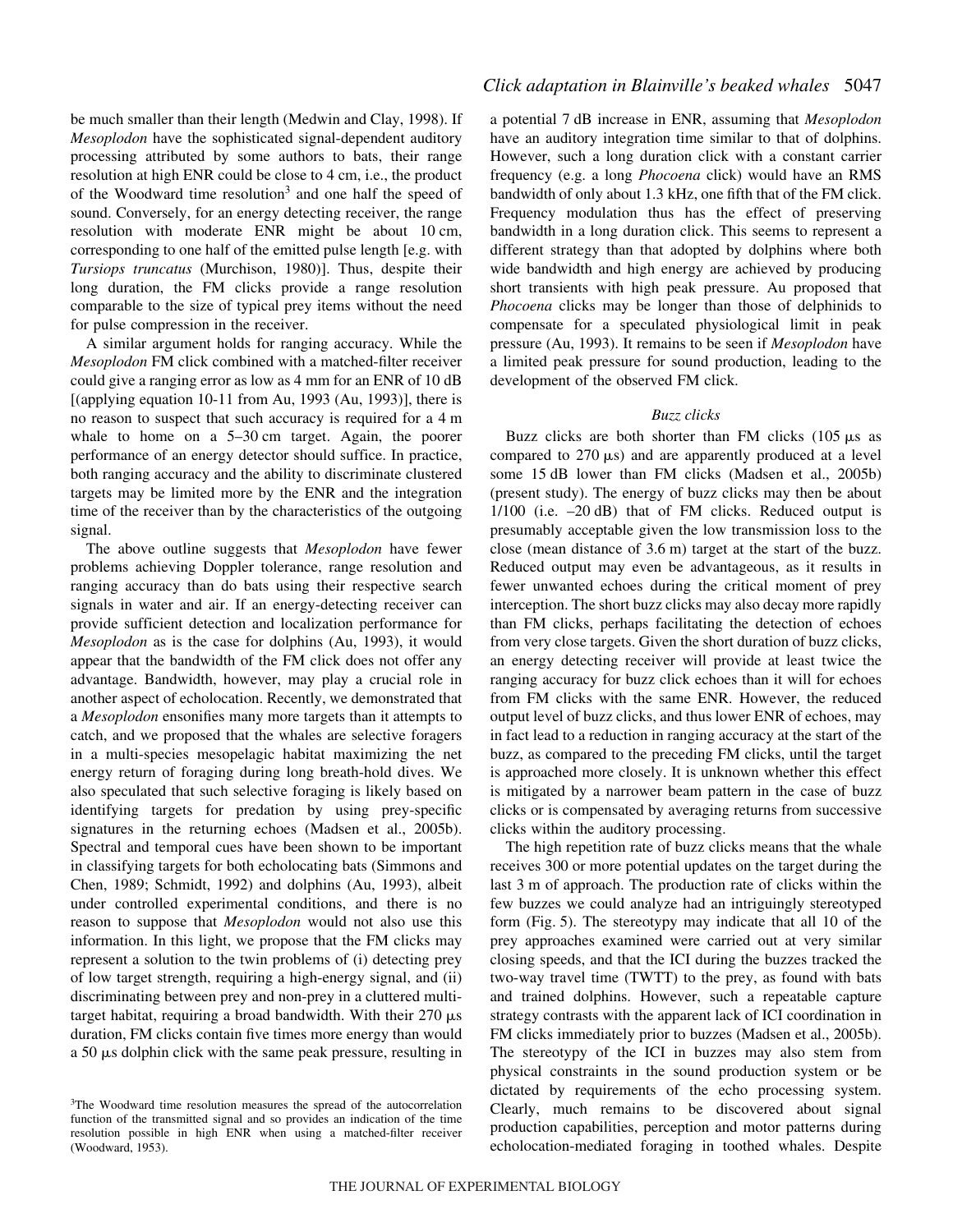these uncertainties, we can conclude that the two distinctly different biosonar signals produced by *Mesoplodon* are likely specialized to the tasks of detection and classification (FM clicks), and capture (buzz clicks) of low target strength prey in the deep ocean.

## *Sound production*

Investigated species of toothed whales generate clicks by actuating one or both sets of monkey-lip-dorsal-bursae (MLDB) complexes below the blowhole (Cranford et al., 1996). *Mesoplodon* have homologous structures (Heyning and Mead, 1990) and there is no reason to suspect that they would not generate sound in much the same way as do dolphins (Cranford et al., 1996). It is therefore fair to ask how both long duration FM clicks and short transient buzz clicks can be made by a sound production system that has not been observed to produce modulated clicks in other toothed whales. While it is possible that the FM click is the result of the combined action of both MLDBs, this would require synchronization of the two complexes at the level of a few  $\mu s$ , which seems improbable. Two other possible explanations are that FM and buzz clicks can be produced by either MLDB, or that each MLDB is dedicated to produce only one of the two click types with, likely, the larger right hand MLDB producing the FM click. Although the latter explanation would account for the apparent lack of clicks with intermediate characteristics between FM and buzz clicks, it is unknown how, or even if, an FM waveform could be produced by an MLDB, nor can we explain why other odontocetes with similar levels of asymmetry to the *Mesoplodon* do not produce FM clicks. We have also been unable to detect a consistent difference in arrival angle between the first buzz clicks in a buzz and the FM clicks that immediately precede the buzz, as would be expected if the two laterally separated MLDBs are the sources of different click types. However, the angle difference would be small (about 3°) and thus difficult to detect in the complex waveform, containing body-conducted and reflected signals, that is recorded by a tag attached behind the sound source. Nonetheless, if FM and buzz clicks are produced by different MLDBs, this may help explain how buzz clicks can be produced with higher center frequency and bandwidth than FM clicks, despite being some 15 dB lower in level. In several dolphin species, the bandwidth and center frequency of clicks are positively correlated with source level (Au et al., 1995) and it appears that these species do not or cannot produce low level, high frequency clicks.

When recorded away from the acoustic axis, FM clicks appear to comprise several closely separated pulses. Given the depth at which these clicks are produced, the short time delays between components in the off-axis clicks cannot be explained by sea–surface reflections but are consistent with reflections from hard or air-filled structures within the head. In several clicks with more widely separated pulses, the individual pulses each appeared to have an FM form, reinforcing the notion that the FM click is generated by an MLDB and then reverberates within the head to produce the observed off-axis waveform. Curiously, this effect was not seen in off-axis buzz clicks, although the lower level of these clicks and their resonant characteristic may mask multiple arrivals.

## *Conclusion*

This study has demonstrated that echolocating Blainville's beaked whales produce two distinct signal types that are intimately linked to different phases of detecting and catching prey with biosonar. Adaptation of sonar signals to different echolocation tasks during foraging is well documented for bats, but has not been demonstrated previously in toothed whales. The unusual search signals are long-duration FM pulses that carry more energy for the same peak pressure than would a conventional click while maintaining a high bandwidth. Buzz clicks, in comparison, are lower-amplitude, shorter-duration transients with high bandwidth. We propose that the FM signature of *Mesoplodon* search clicks has evolved to enhance the detection and classification of prey with low target strength while the short, low-energy, broad-band buzz clicks are adapted to provide higher target resolution and clutter reduction during prey capture. Despite the similarity between the FM search clicks and the cries from FM bats, the shorter duration of *Mesoplodon* clicks, coupled with larger prey size and faster sound propagation in water, suggest that these whales can achieve sufficient range resolution without the complex auditory processing attributed by some authors to bats. At a practical level, the unusual properties of FM search clicks may facilitate passive acoustic detection of *Mesoplodon* as a mitigation measure to reduce the impact of anthropogenic sound on this species.

## **List of abbreviations**

| <b>ADC</b>  | analog-to-digital converter    |
|-------------|--------------------------------|
| CF          | constant frequency             |
| <b>DTAG</b> | digital acoustic recording tag |
| <b>ENR</b>  | echo-to-noise ratio            |
| <b>FM</b>   | frequency modulated            |
| <b>ICI</b>  | inter-click interval           |
| <b>MLDB</b> | monkey-lips-dorsal-bursae      |
| NB-HF       | narrow-band high-frequency     |
| <b>RHIB</b> | rigid-hulled inflatable boat   |
| <b>RMS</b>  | root-mean-squared              |
| SL.         | source level                   |
| <b>SNR</b>  | signal-to-noise ratio          |
| <b>TWTT</b> | two-way travel time            |

Thanks to the field team in El Hierro: A. Bocconcelli, C. Aparicio, F. Díaz, I. Domínguez, M. Gamito, M. Guerra, A. Hernandez y A. Padrón. Thanks also to A. Brito, C. Militello, F. Rosa at the University of La Laguna, and to T. Hurst and K. A. Shorter at WHOI. We thank B. Møhl, K. Beedholm, M. Wahlberg, D. Mountain, J. Simmons and A. Surlykke for helpful discussions and/or constructive critique on earlier versions of the manuscript. Fig. 7 was prepared by J. Cook. Fieldwork was funded by the National Oceanographic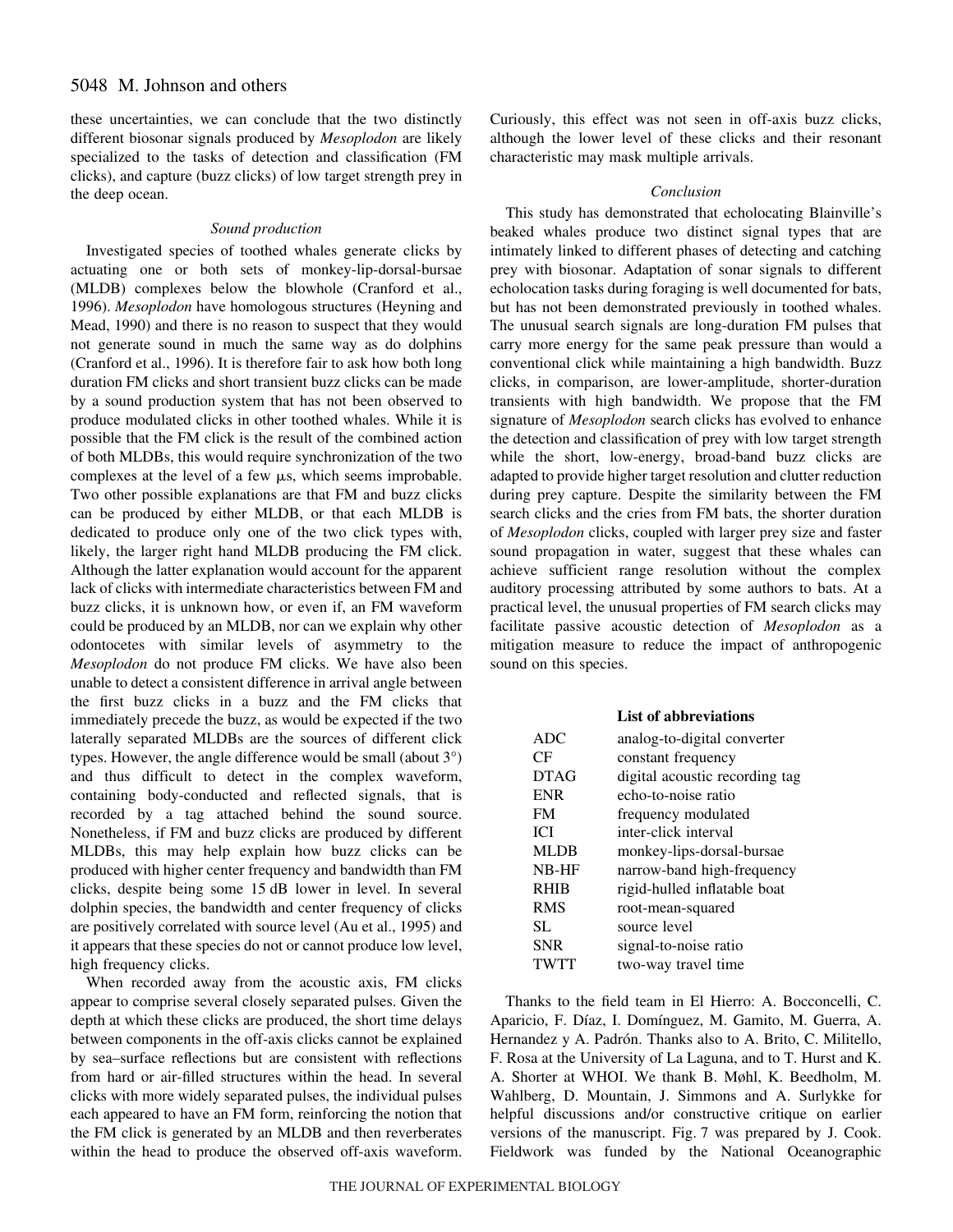Partnership Program (NOPP), Strategic Environmental Research and Development Program (SERDP) under program CS-1188, the Packard Foundation, the Canary Island Government and the Spanish Ministry of Defence. Field support was provided by the Government of El Hierro. P.T.M. is currently funded by a Steno Fellowship from the National Danish Research Council. Tagging was performed under a permit from the government of the Canary Islands granted to N. Aguilar de Soto. The Institutional Animal Care and Use committee at the Woods Hole Oceanographic Institution approved this research.

#### **References**

- **Altes, R. A. and Titlebaum, E. L.** (1970). Bat signals as optimally Doppler tolerant waveforms. *J. Acoust. Soc. Am.* **48**, 1014-1020.
- **Au, W. W. L.** (1993). *The Sonar of Dolphins*. New York: Springer Verlag. **Au, W. W. L.** (1997). Echolocation in dolphins with a dolphin–bat comparison. *Bioacoustics* **8**, 162-185.
- **Au, W. W. L. and Benoit-Bird, K. J.** (2003). Automatic gain control in the echolocation system of dolphins. *Nature* **423**, 861-863.
- **Au, W. W. L., Floyd, R. W., Penner, R. H. and Murchison, A. E.** (1974). Measurement of echolocation signals of the Atlantic bottlenose dolphin, *Tursiops truncatus* Montagu, in open waters. *J. Acoust. Soc. Am.* **56**, 1280- 1290.
- **Au, W. W. L., Carder, D. A., Penner, R. H. and Scronce, B. L.** (1985). Demonstration of adaptation in Beluga whale echolocation signals. *J. Acoust. Soc. Am.* **77**, 726-730.
- **Au, W. W. L., Pawloski, J. L., Nachtigall, P. E., Blonz, M. and Gisner, R. C.** (1995). Echolocation signals and transmission beam pattern of a false killer whale (*Pseudorca crassidens*). *J. Acoust. Soc. Am.* **98**, 51-59.
- **Au, W. W. L., Kastelein, R. A., Rippe, T. and Schooneman, N. M.** (1999). Transmission beam pattern and echolocation signals of a harbor porpoise (*Phocoena phocoena*). *J. Acoust. Soc. Am.* **196**, 3699-3705.
- **Au, W. W. L., Ford, J. K., Horne, J. K. and Allman, K. A. N.** (2004). Echolocation signals of free-ranging killer whales (*Orcinus orca*) and modelling of foraging for Chinook salmon (*Oncorhyncus tshawytscha*). *J. Acoust. Soc. Am.* **115**, 1-9.
- **Beedholm, K.** (2006). The transfer function of a target limits the jitter detection threshold with signals of echolocating FM-bats. *J. Comp. Physiol. A* **192**, 461-468.
- Beedholm, K. and Mohl, B. (1998). Bat sonar: an alternative interpretation of the 10-ns jitter result. *J. Comp. Physiol. A* **182**, 259-266.
- **Boonman, A. and Schnitzler, H. U.** (2005). Frequency modulation patterns in the echolocation signals of two vespertilionid bats. *J. Comp. Physiol. A* **191**, 13-21.
- **Cahlander, D. A., McCue, J. J. G. and Webster, F. A. (**1964). The determination of distance by echolocation. *Nature* **201**, 544-546.
- **Cohen, L.** (1989). Time–frequency distributions a review. *Proc IEEE* **77**, 941-981.
- **Cox, T. M., Ragen, T. J., Read, A. J., Vos, E., Baird, R. W., Balcomb, K.,** Barlow, J., Caldwell, J., Cranford, T., Crum, L. et al. (2006). Why beaked whales? Report of a workshop to understand the impacts of anthropogenic sound. *J. Cetacean Res. Management*. **7**, 177-187.
- **Cranford, T. W., Amundin, M. and Norris, K. S.** (1996). Functional morphology and homology in the odontocete nasal complex: implications for sound generation. *J. Morphol.* **228**, 223-285.
- **Evans, D. L. and England, G. R.** (2001). *Joint Interim Report, Bahamas Marine Mammal Stranding, Event of 15-16 March 2000*, 59pp. US Department of Commerce and Secretary of the Navy.
- Fenton, M. B. (1984). Echolocation: Implications for the ecology and evolution of bats. *Quart. Rev. Biol.* **59**, 33-53.
- **Fenton, M. B.** (1995). Natural history and biosonar signals. In *Springer Handbook of Auditory Research*, Vol. 5. *Hearing by Bats* (ed. A. N. Popper and R. R. Fay), pp. 37-86. New York: Springer.
- **Fernández, A., Edwards, J. F., Rodríguez, F., Espinosa de los Monteros, A., Herráez, P., Castro, P., Jaber, J. R., Martín, V. and Arbelo, M.** (2005). Gas and fat embolic syndrome involving a mass stranding of beaked whales (family Ziphiidae) exposed to anthropogenic sonar signals. *Vet. Pathol.* **42**, 446-457.

**Frantzis, A.** (1998). Does acoustic testing strand whales? *Nature* **392**, 29.

- **Griffin, D. R.** (1958). *Listening in the Dark: The Acoustic Orientation of Bats and Men*. New York: Cornell University Press.
- **Herman, L. M. and Arbeit, W. R.** (1972). Frequency difference limens in the bottlenose dolphin: 1-70 KC/S. *J. Aud. Res.* **2**, 109-120.
- Heyning, J. E. and Mead, J. G. (1990). Evolution of the nasal anatomy of Cetaceans. In *Sensory Abilities of Cetaceans* (ed. J. Thomas and R. Kastelein), pp. 67-79. New York: Plenum Press.
- Johnson, M. and Tyack, P. (2003). A digital acoustic recording tag for measuring the response of wild marine mammals to sound. *J. Oceanic Eng.* **28**, 3-12.
- **Johnson, M., Madsen, P. T., Zimmer, W. M. X., Aguilar, A. and Tyack, P.** (2004). Beaked whales echolocate for prey. *Proc. Roy. Soc. Lond. B* **271**, S383-S386.
- **Kalko, E. K. V.** (1995). Insect pursuit, prey capture and echolocation in pipistrelle bats (Microchiroptera). *Anim. Behav.* **50**, 861-880.
- **Kalko, E. K. V. and Schnitzler, H. U.** (1993). Plasticity in echolocation signals of European pipistrelle bats in search flight – implications for habitat use and prey detection. *Behav. Ecol. Sociobiol.* **33**, 415-428.
- **Kroszczynski, J. J.** (1969). Pulse compression by means of linear period modulation. *Proc. IEEE* **57**, 1260-1266.
- Madsen, P. T., Wahlberg, M. and Møhl, B. (2002). Male sperm whale (*Physeter macrocephalus*) acoustics in a high latitude habitat: implications for echolocation and communication. *Behav. Ecol. Sociobiol.* **53**, 31-41.
- **Madsen, P. T., Kerr, I. and Payne, R.** (2004). Echolocation clicks of two free-ranging delphinids with different food preferences: false killer whales (*Pseudorca crassidens*) and Risso's dolphin (*Grampus griseus*). *J. Exp. Biol.* **207**, 1811-1823.
- **Madsen, P. T., Carder, D. A., Beedholm, K. and Ridgway, S.** (2005a). Porpoise clicks from a sperm whale nose: convergent evolution of toothed whale echolocation clicks? *Bioacoustics* **15**, 195-206.
- **Madsen, P. T., Johnson, M., Aguilar de Soto, N., Zimmer, W. M. X. and Tyack, P. L.** (2005b). Biosonar performance of foraging beaked whales (*Mesoplodon densirostris*). *J. Exp. Biol.* **208**, 181-194.
- **Masters, W. M. and Jacobs, S. C.** (1989). Target detection and range resolution by the big brown bat (*Eptesicus fuscus*) using normal and reversed replica of its sonar pulses. *J. Comp. Physiol. A* **166**, 63-73.
- **McCue, J. J. G.** (1966). Aural pulse compression by bats and humans. *J. Acoust. Soc. Am.*, **40**, 545-548.
- **Mead, J. G.** (1989). Beaked whales of the genus Mesoplodon. In *Handbook of Marine Mammals* (ed. S. Ridgway and R. Harrison), pp. 349-364. London: Academic Press.
- **Medwin, H. and Clay, C. S.** (1998). *Fundamentals of Acoustical Oceanography*. Boston: Academic Press.
- Menne, D. and Hackbarth, H. (1986). Accuracy of distance measurement in the bat *Eptesicus fuscus*: theoretical aspects and computer simulations. *J. Acoust. Soc. Am.* **79**, 386-397.
- Miller, L. A., Pristed, J., Møhl, B. and Surlykke, A. (1995). Click sounds from narwhals (*Monodon monoceros*) in Inglefield Bay, Northwest Greenland. *Mar. Mamm. Sci.* **11**, 491-502.
- Miller, P. J. O., Johnson, M., and Tyack, P. L. (2004). Sperm whale behaviour indicates the use of echolocation click buzzes 'creaks' in prey capture. *Proc. R. Soc. Lond. B* **271**, 2239-2247.
- **Møhl, B.** (1986). Detection by a pipistrelle bat of normal and reversed replica of its sonar pulses. *Acustica* **61**, 75-104.
- **Møhl, B., Surlykke, A. and Miller, L. A.** (1990). High intensity narwhal click. In *Sensory Abilities of Cetaceans* (ed. J. Thomas and R. Kastelein), pp. 295- 304. New York: Plenum Press.
- **Møhl, B., Wahlberg, M., Madsen, P. T., Heerfordt, A. and Lund, A.** (2003). The monopulsed nature of sperm whale clicks. *J. Acoust. Soc. Am.* **114**, 1143-1154.
- **Murchison A. E.** (1980). Maximum detection range and range resolution in echolocating bottlenose porpoise (*Tursiops truncatus*). In *Animal Sonar Systems* (ed. R. G. Busnel and J. F. Fish), pp. 43-70. New York: Plenum Press.
- **Norris, K. S., Prescott, J. H., Asa-Dorian, P. V. and Perkins, P.** (1961). An experimental demonstration of echolocation behavior in the porpoise, *Tursiops truncatus* (Montagu). *Biol. Bull.* **120**, 163-176.
- **Oppenheim, A. V. and Schafer, R. W.** (1998). *Digital Signal Processing*, 2nd edn. New Jersey: Prentice-Hall.
- Rasmussen, M. H., Miller, L. A. and Au, W. W. L. (2002). Source levels of clicks from free-ranging white-beaked dolphins (*Lagenorhynchus albirostris* Gray 1846) recorded in Icelandic waters. *J. Acoust. Soc. Am.* **111**, 1122- 1125.